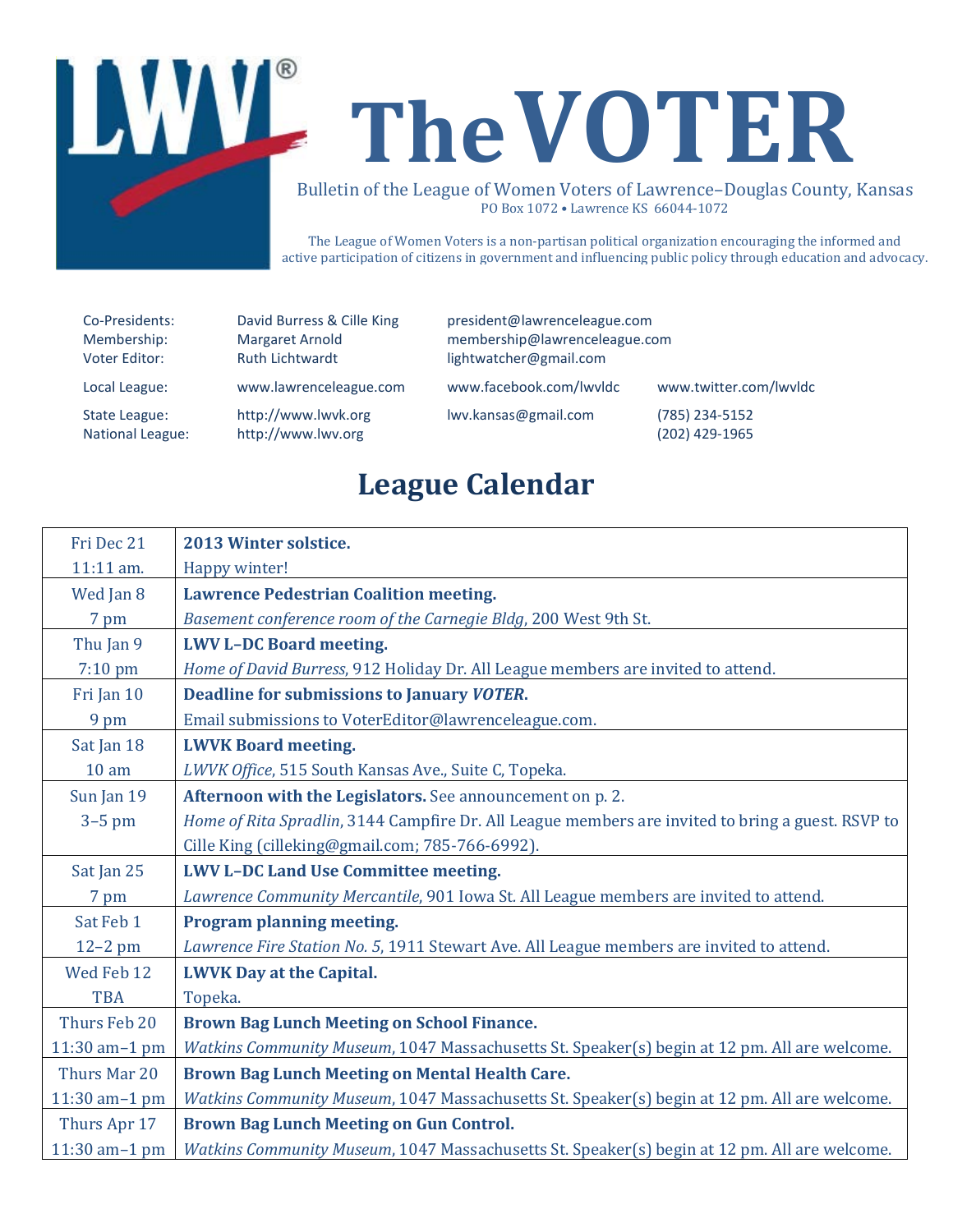### **Afternoon with the State Legislators 2014 set for January 19**

#### 3–5 pm, home of Rita Spradlin, 3144 Campfire Dr.

Please join us for one of our most popular and informative events. The 2014 Legislative Session will have started and Gov. Brownback will have given his State of the State address. So, we will have multitudes to discuss with our state legislators about the new session, pending and possible bills, school funding, and all other budget issues. Light refreshments will be served. All League members are welcome and invited to bring a guest. Please let us know whether you plan to attend, so that we may arrange seating and refreshments. RSVP to Cille King (cilleking[@gmail.com;](http://gmail.com/) [785-766-6992\)](tel:785-766-6992).

### \_\_\_\_\_\_\_\_\_\_\_\_\_\_\_\_\_\_\_\_\_\_\_\_\_\_\_\_\_\_\_\_\_\_\_\_\_\_\_\_\_\_\_\_\_\_\_\_\_\_\_\_\_\_\_\_\_\_\_\_\_\_\_\_\_\_\_\_\_\_\_\_\_\_\_\_\_\_\_\_\_\_\_\_\_\_\_\_\_\_\_\_\_\_\_\_\_\_\_\_\_\_\_\_\_\_\_\_\_\_\_\_\_\_\_\_\_\_\_\_\_\_\_\_\_\_\_\_\_\_\_\_\_\_\_\_\_\_\_\_\_\_\_\_\_\_\_\_\_\_\_\_\_\_\_\_\_\_\_\_\_\_\_\_\_\_\_\_\_\_\_\_\_\_\_\_\_\_\_\_\_\_\_\_\_\_\_\_\_\_\_\_\_\_\_\_\_\_\_\_\_\_\_\_\_\_\_\_\_\_\_\_\_ **Message from Co-President David Burress: Taking Stock**

Year's end is traditionally a time of hectic celebration—but most of us also try to make time for taking stock and making plans. Our League year ends in April, so we do our major annual planning in May and not December. Still, it seems appropriate in this season to review our progress over two thirds of a year, and consider what we can accomplish in the remaining third. Our notable activities and accomplishments have included:

- Board planning retreat in May
- Celebrating the anniversary of US Women's suffrage in August
- Reactivated brown-bag speaker events.
- Voter registration events
- Ongoing efforts to find ways to respond to some 700 suspended voters in Douglas County (i.e. those who haven't provided proof of citizenship)
- Revising our dues structure
- Sending a delegation to State League Day
- Applying for a grant from LWVUS education fund and obtaining \$500 to do voter registration work in local schools.



Many volunteers contributed to these events. Because this is the first coverage the grant project has received in the Voter, I especially want to single out Carrie Lindsey and Cille King for their successful grant writing effort.

We have a very heavy schedule of events for the next four months, including:

- Afternoon with the legislators (January 19)
- Program planning meeting (February 1)
- More brown bag and educational events
- LWVK Day at the Capitol (February 12)
- Fluker Award luncheon (March 12)
- Annual meeting and election of officers (April 19, tentative)
- Starting up our participation in the state study on fracking
- Starting up our participation in the national study on agricultural policy.

We also have some other unfinished business:

- Implementing the voter registration grant
- Getting serious and membership development and volunteer recruitment
- Planning and implementing a major fund raising event.

In this season it seems appropriate to look back to earlier years and see how far we have come. I was on the League Board during 1999-2002, and then rejoined the Board in 2011. In some ways the League has not changed much in the interim. Many familiar faces are still active. Some faces I knew have moved on, while other volunteers have stepped forward. The number of our members is comparable now to what it was then. I have always been impressed with the depth of talent and time being volunteered for the League, but I sense that we are spread a bit thinner now than we were then.

Year's end is also a time for reaching out. Our annual solicitation went out this month (thanks to Midge Grinstead, Marjorie Cole, and Cille King). A number of League members as well as non-members have already contributed. As of this writing, we have received about \$1200, with more coming in. This year's budget was based on a conservative target of about \$1600, but our new lower dues structure depends on raising more. Last year we raised about \$2500 (less mailing costs).

There is another kind of reaching out we need more of. We need to reach out to potential new members, invite them to our events, and tell them about our newly affordable dues structure. We also need to reach out to existing members who may be interested in volunteering. In the next two months, I hope we can develop some structure for making this happen.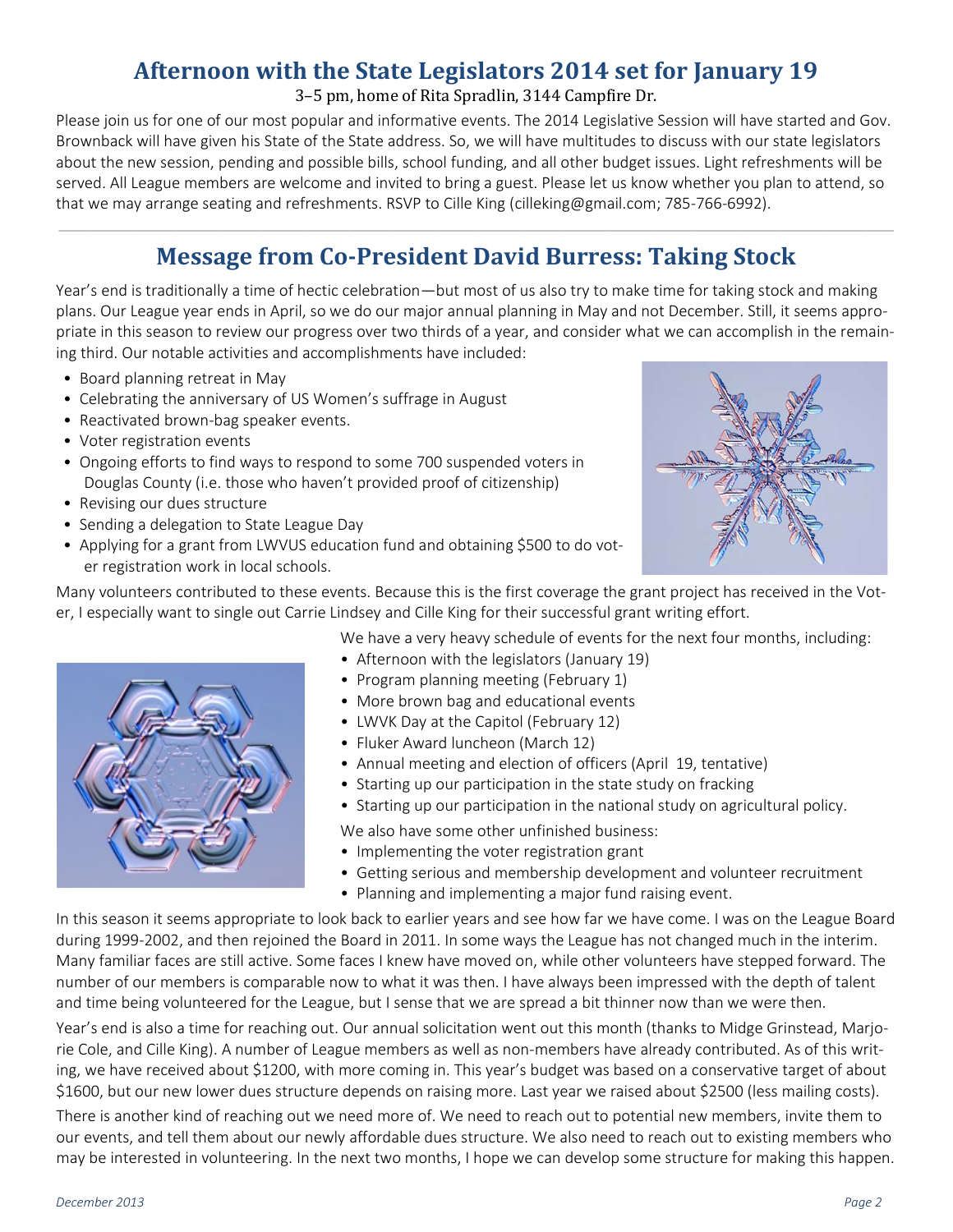### **In Memory of Danny Drury**

Long-time League member Florence "Danny" Drury died peacefully on December 8, 2013, in the presence of family members. She was 93 at the time. Danny's contributions to the League of Women Voters ranged widely over the decades, from serving as corresponding secretary (1958) for the League unit that met mornings in her neighborhood, to acting as a solicitor for the successful finance drive of 1975, to sharing her insights and hard work for many years on the League's international relations and U. S. foreign policy committees. Danny was always up-to-the-minute and well prepared for these sessions and always asking good questions to keep the analysis going. Danny will be sorely missed by her many League friends. *— Lee Ketzel*

#### \_\_\_\_\_\_\_\_\_\_\_\_\_\_\_\_\_\_\_\_\_\_\_\_\_\_\_\_\_\_\_\_\_\_\_\_\_\_\_\_\_\_\_\_\_\_\_\_\_\_\_\_\_\_\_\_\_\_\_\_\_\_\_\_\_\_\_\_\_\_\_\_\_\_\_\_\_\_\_\_\_\_\_\_\_\_\_\_\_\_\_\_\_\_\_\_\_\_\_\_\_\_\_\_\_\_\_\_\_\_\_\_\_\_\_\_\_\_\_\_\_\_\_\_\_\_\_\_\_\_\_\_\_\_\_\_\_\_\_\_\_\_\_\_\_\_\_\_\_\_\_\_\_\_\_\_\_\_\_\_\_\_\_\_\_\_\_\_\_\_\_\_\_\_\_\_\_\_\_\_\_\_\_\_\_\_\_\_\_\_\_\_\_\_\_\_\_\_\_\_\_\_\_\_\_\_\_\_\_\_\_\_\_ **Highlights of the November LWV L–DC Board meeting**

14 November, 7:10–9 pm, home of David Burress, 912 Holiday Dr.

Present: David Burress (Co-President), Cille King (Co-President and President Elect), Marci Francisco (Vice President), Marjorie Cole (Treasurer), Caleb Morse (Secretary). Directors: Margaret Arnold, Caroljean Brune, James Dunn. Absent: Midge Grinstead, Marlene Merrill. Guests: no guests were present. The consent agenda (including minutes from the October Board meeting with a minor modification, and Treasurer's report) was adopted by unanimous consent. Other items distributed with the agenda: a draft of a letter to the Hospital Board regarding KOMA, a draft of a revised dues model and motion on dues, and a revised annual calendar.

Treasurer's report. Marjorie reported total income for September of \$0 and expenses of \$800.85. Current balances as of 31 October: Checking Account = \$2572.65; Money = \$2102.54; Stucky = \$5625.23; Judiciary = \$581.93; Education Fund (LWVEF) = \$392.10.

Calendar. CJ asked if LWV L-DC would be willing to cosponsor a talk by Sister Jean Prejean, whom several faith organizations are bringing to Kansas to speak against death penalty in January. There was no objection.

LWVK 2015 Annual Convention. CJ (Margaret) moved to accept a motion that LWV L-DC will serve as local host for the next convention. Cille noted that it looks like a lot of work, but we should do it. There was no further discussion and no one opposed the motion. CJ opined that we need to reserve place now. CJ (Margaret) moved to adopt a motion that we will hold the convention at the Holiday Inn Convention Center. There was no objection to this motion, either. David suggests looking into cost. Cille will do this.

New dues structure adopted. Margaret (CJ) moved to adopt a proposed dues structure as circulated previous to the meeting (see new Membership form in this issue). The new structure would apply to new and renewed memberships for the 2014–2015 League year. CJ thanked the committee for their work. Marjorie noted we still have to pay \$381 for half of US PMP sometime in the spring. We have about \$500 set aside for scholarships. Caleb expressed concern about changing the dues structure before securing adequate funds. CJ responded that we need to make a splash, and argued that we should take the risk, stressing that we're doing this for the common good. Margaret offered that her main worry is with declining membership levels. Marjorie suggested that we could submit a grant application from LWVUS to cover the funding shortfall, but we would need to develop a plan for how we're going to get extra money soon, to meet a short deadline (too soon, it seemed).Marci asked if the proposal follows the annual budget adopted at last meeting. The answer, essentially, was no. Marci raised concerns similar to Caleb's, and also noted that anyone who signs up now will get a year and a half worth of dues. She suggested it would be to encourage people to sign up after February 1st. Marjorie noted that it's a question of whether we should lower dues immediately and gamble on the positive effects, or wait until we have the money in hand. David thought that there is no gamble: if we lower memberships now and operate through April, will have information by Annual Meeting. At worst, we will be about \$1500 in the hole. The motion carried 5-0-2, with Caleb and Marci abstaining. *—Caleb Morse*



# **Fund Drive Thanks**

\_\_\_\_\_\_\_\_\_\_\_\_\_\_\_\_\_\_\_\_\_\_\_\_\_\_\_\_\_\_\_\_\_\_\_\_\_\_\_\_\_\_\_\_\_\_\_\_\_\_\_\_\_\_\_\_\_\_\_\_\_\_\_\_\_\_\_\_\_\_\_\_\_\_\_\_\_\_\_\_\_\_\_\_\_\_\_\_\_\_\_\_\_\_\_\_\_\_\_\_\_\_\_\_\_\_\_\_\_\_\_\_\_\_\_\_\_\_\_\_\_\_\_\_\_\_\_\_\_\_\_\_\_\_\_\_\_\_\_\_\_\_\_\_

We are deeply grateful to the early respondents to our end-of-the-year appeal! Thanks go to Marnie Argersinger • Virginia Ashlock • Carol Jean Brune • Marjorie Cole • Bob and LeeAnn Duver • Kay and Gary Hale • Tom Harper • Dick and Sue Himes • Carol Jacobson • Cille and Joe King • Susan and Stuart Levine • the Piersol Foundation, Janet Roth • Toni Taylor • Joyce Wolf.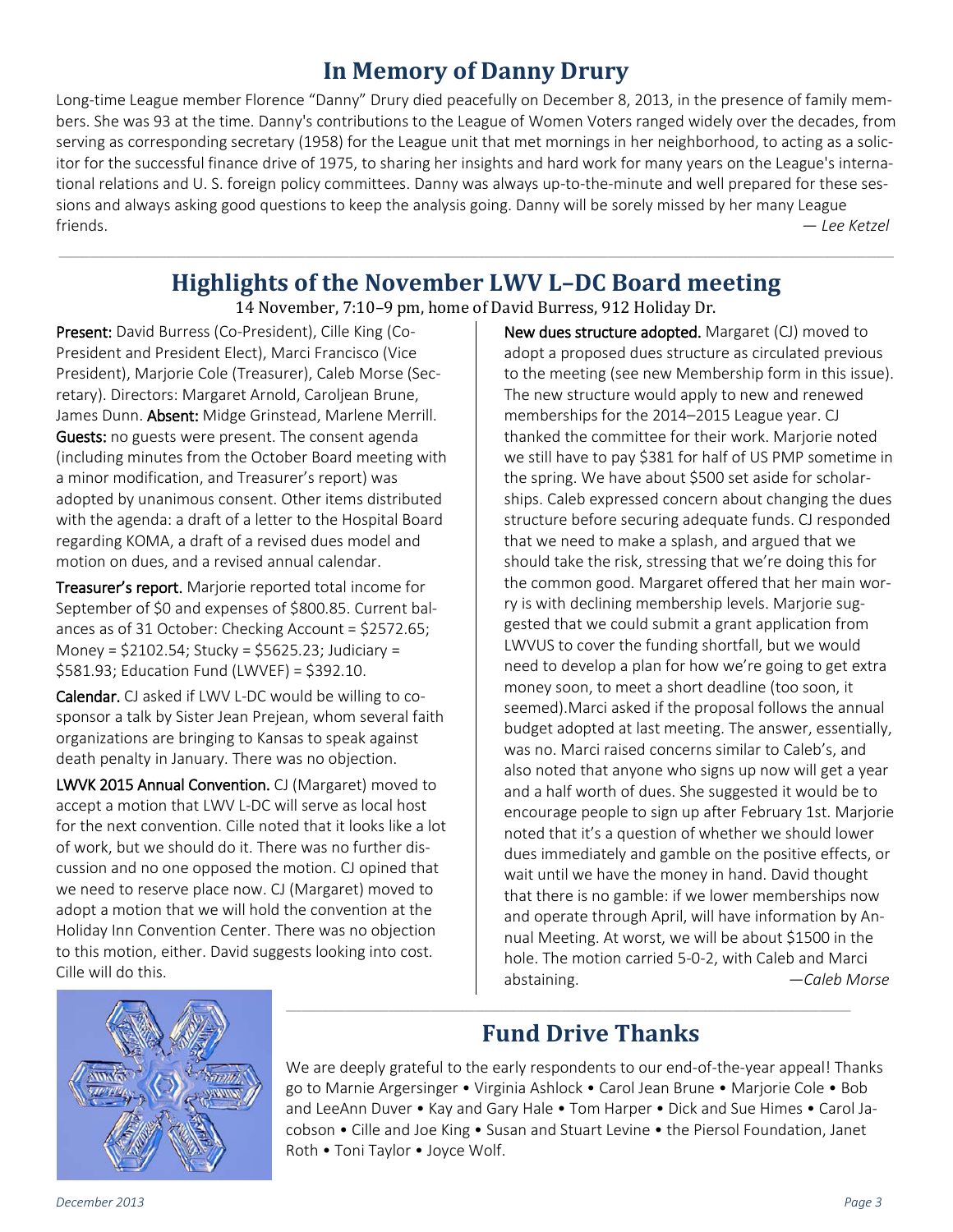### **MLD Report**



Surprise! The initials stand for Membership and Leadership Development. Certainly our League wants to enroll new members, but just as important is nourishing the ones we have. Our MLD manual from the state League also encourages partnering with local groups with similar inter-

ests. Another section is entitled "Becoming Visible in Your Community."

This year we have celebrated and educated each other quite often, but we could certainly extend the membership. One of the best ways to encourage others is to invite them to the next meeting you attend. Meanwhile, we have done pretty well in working with other groups and increasing our visibility. We were pleased to "Celebrate the Vote," a rally in South Park shared with several Lawrence groups as well as individual volunteers. We have also gathered for four monthly brown-bag lunches, two devoted to city and county government. The other two, health care and immigration, have explored the ways Lawrence citizens apply two important national League positions to our own community. Attendance has varied from twenty-six to forty with many visitors as well as League members.

During the new year, after our January "Afternoon with the Legislators," we are again planning brown-bag lunches on the third Thursdays of February, March, and April. Tentative topics include school finance, mental health, and gun control. We have received some constructive suggestions from committee and board members. These include setting aside some time at the beginning of each meeting to eat and visit before beginning the program itself at noon. Attendees have also suggested reducing the number of speakers in order to allow time to develop ideas and consider questions. Present committee members want to encourage more League members to participate in planning and executing these monthly events. A few phone calls, a plate of cookies, introducing speakers... There is no need for the same folks to have the fun of putting an event together.

Many thanks to CJ Brune, Marjorie Cole, Cille King, Marlene Merrill, and Marilyn Roy for their many contributions. We would really welcome more help. If you would like to make suggestions or add your efforts to ongoing MSD activities, please let me know. You will really be welcome!

*— Margaret Arnold, Membership Chair*

#### \_\_\_\_\_\_\_\_\_\_\_\_\_\_\_\_\_\_\_\_\_\_\_\_\_\_\_\_\_\_\_\_\_\_\_\_\_\_\_\_\_\_\_\_\_\_\_\_\_\_\_\_\_\_\_\_\_\_\_\_\_\_\_\_\_\_\_\_\_\_\_\_\_\_\_\_\_\_\_\_\_\_\_\_\_\_\_\_\_\_\_\_\_\_\_\_\_\_\_\_\_\_\_\_\_\_\_\_\_\_\_\_\_\_\_\_\_\_\_\_\_\_\_\_\_\_\_\_\_\_\_\_\_\_\_\_\_\_\_\_\_\_\_\_\_\_\_\_\_\_\_\_\_\_\_\_\_\_\_\_\_\_\_\_\_\_\_\_\_\_\_\_\_\_\_\_\_\_\_\_\_\_\_\_\_\_\_\_\_\_\_\_\_\_\_\_\_\_\_\_\_\_\_\_\_\_\_\_\_\_\_\_\_ **Observer Report: Homeless Issues Advisory Commission**

#### December 10, 2013

Members present: Brad Cook (Bert Nash), Becky Peters (Family Promise), Laurie Hooker (LDCHA), Lt. Trent McKinley (LPD), Michael Brouwer (Douglas County Sheriff's Office Re-Entry Program), Cary Strong (Lawrence business community), Hubbard Collinsworth (at-large). Absent: Kadie Jorgensen (LMH), Hubbard Collinsworth (at-large), Matt McCluer (Salvation Army). Staff: Danelle Dresslar, Rhonda Peterson. Public: Sandra Kimmons, CJ Brune, Loring Henderson.

Brad Cook distributed the 3rd quarter Bert Nash Homeless Outreach Report, which showed an increase in the number of chronically homeless people. Although the reasons for this are unclear, Brad believes that it reflects a number of folks returning from a previous quarter. The flexible spending funds for this program, designated to provide emergency shelter for up to a week, is depleted and has been since August of this year.

Loring Henderson reported on the continuing capacity problems at the Lawrence Community Shelter. Approximately 20–25 people are turned away on any given night, and are given a list of possible emergency shelters in the Kansas City area. Henderson reported that the occupancy maximum at the Shelter is 125. Currently 22 families are in residence. Henderson will be asking the City Commissioners to allow for a "cold weather policy" which would allow for the Shelter to house 25 more individuals on an emergency basis. These residents would be provided a mat and blankets for the night and breakfast in the morning, and then sent on. Current fire code would allow for this temporary expansion and Henderson is trying to find the funds for additional staff and overhead for this project.

Sandra Kimmons, Kansas Department for Children and Families, gave an overview of the current changes to the Supplemental Nutrition Assistance Program (SNAP). ALL individuals saw their benefits decrease on November 1, due

to the end of the increased benefits provided by the 2009 American Recovery and Reinvestment Act. Even the minimum benefit of \$16 is being reduced to \$15.

Persons who are ablebodied, age 18 through 49 and have no dependents may receive food

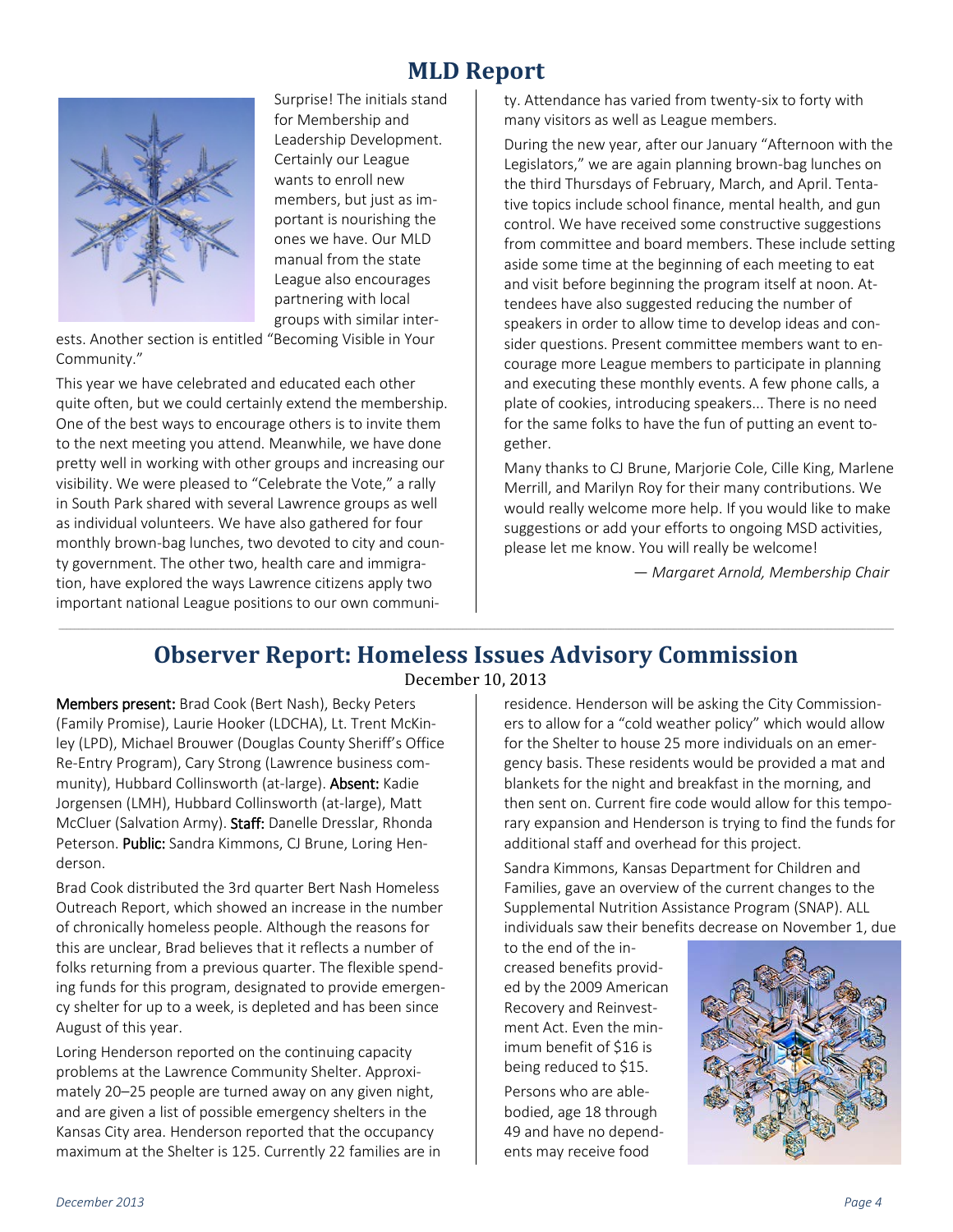assistance for 3 months out of 36 months. They may receive additional months if they meet an exemption and are employed 20 hours a week or are participating in approved employment and training program. These training programs are very narrowly defined by the federal guidelines.

Exemption reasons include a person medically certified to be unfit for employment, one who has to care for a dependent child or an incapacitated household member, a pregnant woman, a person receiving unemployment compensation, a regular participant in a drug or alcohol treatment and rehabilitation program, or a student enrolled at least half-time.

All other participants who are able-bodied, age 18 through 49 and have no dependents must find employment by January 1, 2014 in order to continue to receive their current food assistance.

The Commission discussed changing the frequency of the meetings and agreed, because of no hot topics at present, to begin to meet quarterly, rather than monthly, beginning in March, 2014.

The next HIAC meeting will be March 11, 2014, 8:30 am, City Commission Room.

*– Caroljean Brune*



### **Land Use Committee Report for November**

\_\_\_\_\_\_\_\_\_\_\_\_\_\_\_\_\_\_\_\_\_\_\_\_\_\_\_\_\_\_\_\_\_\_\_\_\_\_\_\_\_\_\_\_\_\_\_\_\_\_\_\_\_\_\_\_\_\_\_\_\_\_\_\_\_\_\_\_\_\_\_\_\_\_\_\_\_\_\_\_\_\_\_\_\_\_\_\_\_\_\_\_\_\_\_\_\_\_\_\_\_\_\_\_\_\_\_\_\_\_\_\_\_\_\_\_\_\_\_\_\_\_\_\_\_\_\_\_\_\_\_\_\_\_\_\_\_\_\_\_\_\_\_\_\_\_\_\_\_\_\_\_\_\_\_\_\_\_\_\_\_\_\_\_\_\_\_\_

The Land Use Committee (LUC) met at the Community Mercantile meeting room at 7 pm on November 16. We considered all of the five upcoming Planning Commission (PC) Items on their Monday, Nov 18 meeting Agenda. There were three controversial issues, and after discussion decided to send a letter on one item; however, after more intensive study decided against sending it. Cille King represented the League at the PC meeting on Monday.

Item No. 1, IG (General Industrial) to CS (Strip Commercial) in North Lawrence, was a logical change to an area of about two acres. OUTCOME: the item was approved.

Item No. 2A and 2B was the annexation and rezoning to RM15 (Multiple Family) of almost 11 acres in far east Lawrence. This area was a linear-shaped two-lot subdivision wedged between an almost equally sized and shaped 40+-lot RM12D (duplex) development and the O'Connell youth ranch. The location lent it credibility for the multiple family use, but in our discussion we questioned the validity of zoning this 121-unit development as a conventional district. Our position has been that conventional zoning should not be used for large-lot multiple family developments, and instead, for various important reasons the Planned Development (PD) Overlay District should be used instead. We have presented this position in the past many times without any detailed response by the planning staff and decided not to send a letter this time. Instead, Cille King, who was representing the League at the PC meeting, voiced our objection. OUTCOME: the issue was questioned by the PC and the staff voiced their opinion that there wasn't much difference between the two types of zoning because the conventional districts require site planning. (We need to respond to the PC again on this issue because there really are major important distinctions between the two types of zoning: conventional v.s. the Planned Development Overlay district. The PD Overlay District standards are much higher and have many reasons for being used for large-lot multiple family zoning over those of conventional districts.)

Item No. 3 was the revised Preliminary Plat for Menards. This is located between the Home Depot development and the Naismith stream, and fronts on 31st St. The developer submitted an almost 50- acre revised plat that now includes the additional almost 9-acre adjoining triangular tract (the Snodgrass property) between the original Menards property and the Naismith Valley stream. This additional acreage is being absorbed into the overall Menards plat as "Lot 3." A large portion of this lot adjacent to the stream is floodplain. In our discussion we originally intended sending a letter, but after careful study, we couldn't find any errors, and consequently, did not send it. OUTCOME: the PC approved the Menards Revised Preliminary Plat.

Item No. 4 was a Conditional Use Permit (CUP) for seasonal camping on Natalya Lowther's farm in North Lawrence. This has been

pending since 2010. The farm is being used for training young people in agricultural practices, and approval of the request for camping on the grounds would provide the convenience of on-site living for the students during the time of their training. The CUP was heard in September but deferred for two months so that the staff could add the additional conditions requested by the PC. When this CUP request was heard earlier, in September, we had sent a supporting letter. The neighbors vehemently opposed it. OUTCOME: this time it was denied with a close vote of 5-4 by the PC. This CUP is on the County Commission Agenda to be considered on December 11 at 6:30 pm.

The last item on the Agenda was Miscellaneous No. 1, review of the PC Meeting Calendar for 2014. OUTCOME: adopted. *— Betty Lichtwardt*

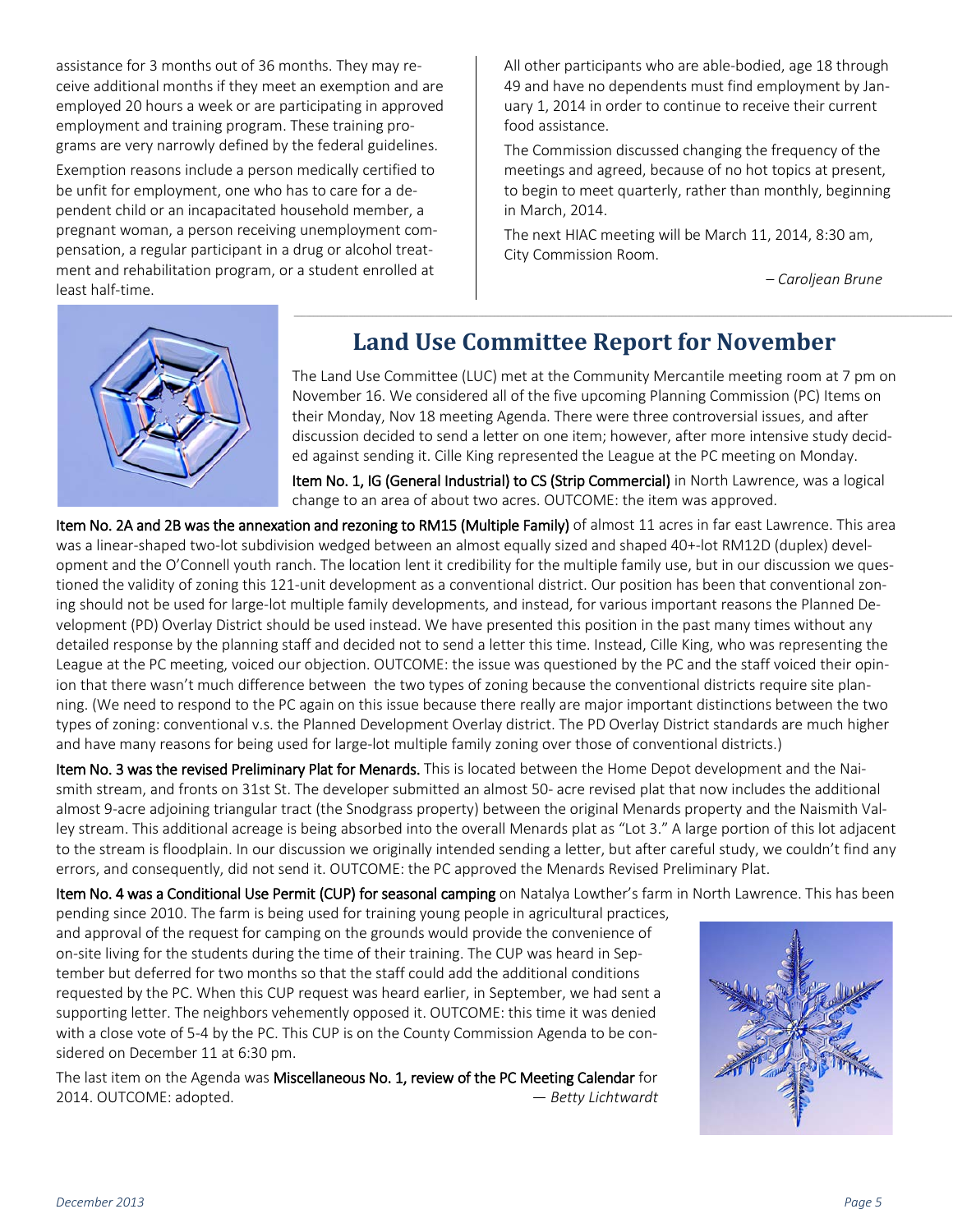## **Observer Report of Lawrence Public Library Board of Trustees**

November 18, 2013, 4:30–5:30 pm, 7th and New Hampshire streets.

Board Members Present. Joan Golden, Chair, Chris Burger, Fran Devlin, Brady Flannery, Ursula Minor, Deborah Thompson, David Vance. Library Staff. Brad Allen, Director; Kathleen Morgan, Library Foundation Director. Guests. Gordon Fitch, Friends of the Library; Elinor Tourtellot, League of Women Voters

#### Library Director's Report. Building Renovation/Expansion.

Much of the concrete floor in the expanded areas of the library are in place. The roof is being installed. Considerable framing has been in place on the main level.

RFID. The Library's RFID task force hopes to have a recommendation ready to present at the December Board meeting. The task force has seen demos from Bibliotecha and D-Tech and will visit Johnson County Library to see a 3M system in operation. Tech Logic will also provide the library information.

Brad reported that the library partnered with the Dole Institute on their program about Richard Ben Cramer, author of the acclaimed book about the '88 election, What It Takes. He attended the NEKLS Directors' Institute for a networking event for directors around the region. He also attended the Library Journal Design Institute event at the St. Louis Public Library.

#### Library Foundation Director's Report. Library Opening

Events. Members of the Foundation's Library Opening Committee are meeting regularly to plan the grand opening events for the new library.

#### The preliminary plan.

Spring, 2014: Hard hat tours of the building for special constituencies (city commissioners, board members, major donors, media, KU partners, etc.).

One week to 10 days after library gets possession of building: Luncheon at library building to thank major donors. City commissioners and board members will be invited.

Thursday evening prior to opening day: "A Toast to the Library" fundraising sneak peek.



Friday (eve of opening): Friends / Foundation reception (all donors and Library Friends invited).

Saturday (opening day): VIP Breakfast (City commissioners and other elected

leaders, board members, other VIPs invited) followed by public dedication and unveiling of building; a speech from the Mayor and other activities all day throughout the library.



Commemorative Program. There will be a

special commemorative publication for the library's opening. The program will be high quality and will feature articles on the history of the library, a list of our donors, a map of the new building and other highlights.

Friends/Foundation Annual Letter. The Friends and Foundation joint fundraising letter has been drafted and is at the printer.

Beach Selection Committee. The committee to select the Ross and Marianna Beach Speaker Series author for 2014 met on November 12. The group assembled a list of ten possible authors to invite. The committee will meet on December 12 to continue its deliberations. Members are: Brad Allen, Polli Kenn, Karen Allen, Carrie Edwards, Mary Gage, Margie Coggins, Heidi Raak and Kathleen Morgan.

Friends of Library. Gordon Fitch reported that the Friends will have a tour of the new library space on November 26 at 2:00pm. The Friends are developing a new process for handling book donations due to the limited space and the few volunteers.

Ongoing Business. Springsted Update. Brad said that Sharon Klumpp, who represents Springsted, and the Library are focusing on developing job descriptions. It is important that job descriptions are defined in terms that can be compared effectively to positions at other libraries. Brad said he hopes to hear from Sharon soon and have the work completed by the end of the year.

Brad explained the library's new direction document is a statement of values and of organizational priority based on what the public and donors want. Examples of priorities are: how maintenance will be done; reclassification of genre and picture books; plan for the civic plaza, now called the Newman Family Library Lawn. The Board decided to set up a meeting to collaborate with City and Parks and Recreation for usage and scheduling of lawn space. *— Elinor Tourtellot*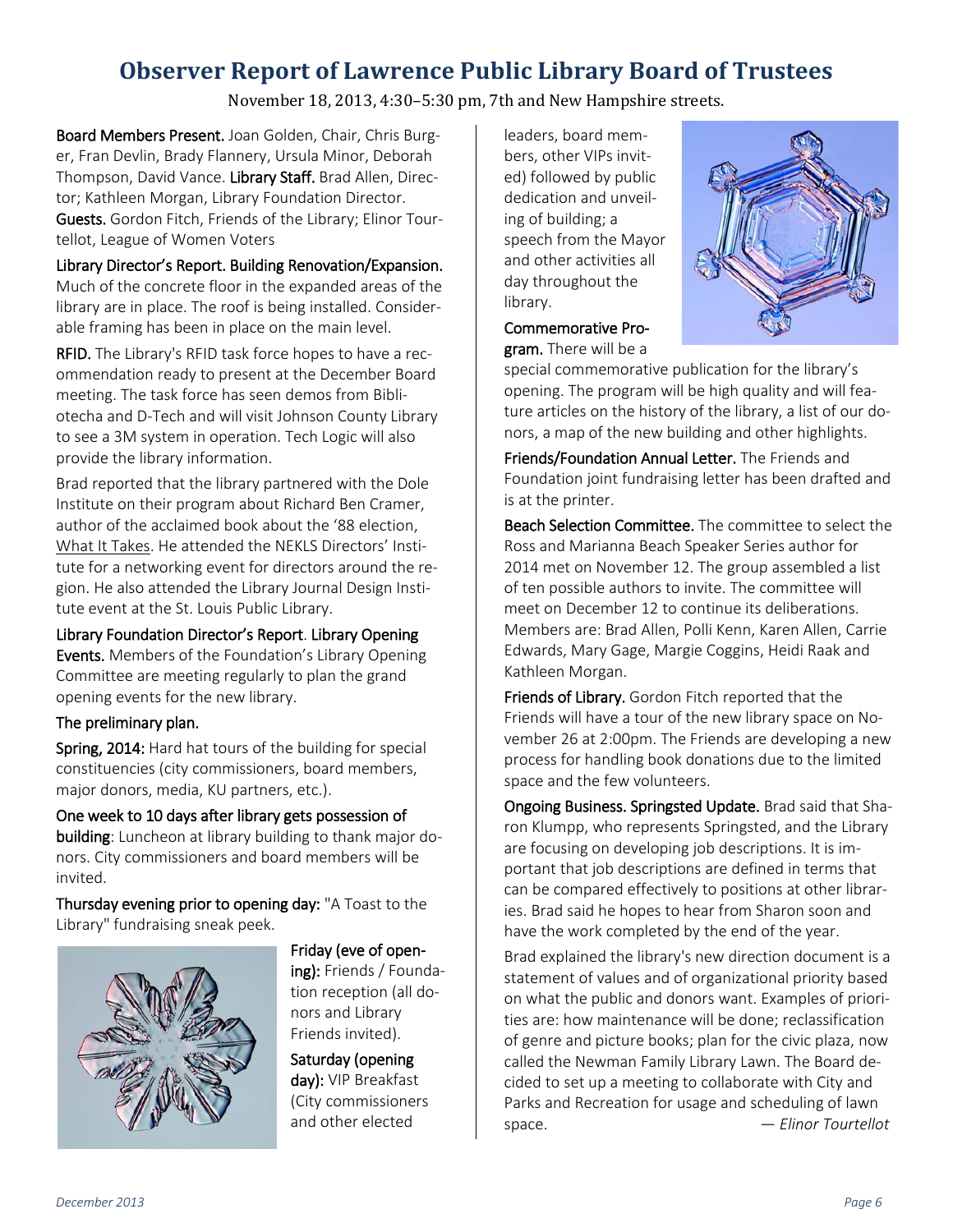

# **Make a Difference – Join/Support the League!**

#### *Complete form, enclose check made out to LWV L/DC, and mail to the address listed below.*

--------------------------------------------------------------------------------------------

*(Membership is open to anyone who will be eligible to vote in the next November election. New or renewed memberships received now will expire March 31, 2015)*

| Date ______________________________ Renewing member                                |                     |                                                                                                                                                                                                                         |  |
|------------------------------------------------------------------------------------|---------------------|-------------------------------------------------------------------------------------------------------------------------------------------------------------------------------------------------------------------------|--|
|                                                                                    |                     | New Member. I heard about the League via (Facebook, Web Site, Friend, Other): _____________________                                                                                                                     |  |
| Suggested voluntary membership assessment:*                                        |                     |                                                                                                                                                                                                                         |  |
| Approximate Household Income Individual membership                                 |                     | Household membership                                                                                                                                                                                                    |  |
| Student**                                                                          | \$17                | $\frac{1}{2}$ \$29                                                                                                                                                                                                      |  |
| Under \$25,000                                                                     | $\frac{1}{20}$ \$20 | $\frac{1}{2}$ \$35                                                                                                                                                                                                      |  |
| \$25,000 to \$50,000                                                               | \$35                | $\frac{1}{2}$ \$55                                                                                                                                                                                                      |  |
| Over \$50,000                                                                      | \$55<br>___________ | $\frac{1}{2}$ \$85                                                                                                                                                                                                      |  |
| Sustaining member                                                                  | \$100               | \$150                                                                                                                                                                                                                   |  |
| Life member (of 50 years)                                                          | \$0                 |                                                                                                                                                                                                                         |  |
|                                                                                    |                     | * Our membership assessment supports the National and State Leagues at \$49/member (\$31 National and \$18 State).<br>** High school or postsecondary student enrolled at least part time in an accredited institution. |  |
|                                                                                    |                     | I am not a member, but would like to support the League with my contribution as indicated below.                                                                                                                        |  |
| I have enclosed a contribution of \$ ________________ for the League General Fund. |                     |                                                                                                                                                                                                                         |  |
|                                                                                    |                     | I have enclosed a contribution of \$ for the League Education Fund***                                                                                                                                                   |  |
|                                                                                    |                     | *** This contribution is tax-deductible. Write check to "LWV Education Fund."                                                                                                                                           |  |
|                                                                                    | <b>PLEASE PRINT</b> |                                                                                                                                                                                                                         |  |
|                                                                                    |                     |                                                                                                                                                                                                                         |  |
|                                                                                    |                     |                                                                                                                                                                                                                         |  |
|                                                                                    |                     | Telephone <b>Email</b> Email <b>Email Email Email Email Email Email Email Email Email Email Email Email Email Email Email Email Email Email Email Email Email Email Email Email Email</b>                               |  |
|                                                                                    |                     |                                                                                                                                                                                                                         |  |
|                                                                                    |                     | As a League member or supporter, I would like to help support League activities by participating as follows:                                                                                                            |  |
| <b>General Membership Meetings:</b>                                                |                     | Promotion of League to our Community:                                                                                                                                                                                   |  |
| __ Set up and/or tear down                                                         |                     | __ Public speaking                                                                                                                                                                                                      |  |
| ___ Hospitality (provide coffee/tea/dessert)                                       |                     | __ Represent League at community events<br>__ Observer corps (attend/report on government meetings)                                                                                                                     |  |
| Taking notes/writing up report of meeting                                          |                     | ___ Help with research for League studies on issues                                                                                                                                                                     |  |
| Membership:<br>Recruitment                                                         |                     | Serve on the Board of Directors                                                                                                                                                                                         |  |
| _ Mentor/follow-up with new members                                                |                     | I have the following skills:                                                                                                                                                                                            |  |
| Provide a ride to a fellow member                                                  |                     | ___ Editing articles/reports                                                                                                                                                                                            |  |
| Phone members without internet access about                                        |                     | ___ Database management                                                                                                                                                                                                 |  |
| special updates                                                                    |                     | ___ Microsoft Word / Excel / Quickbooks                                                                                                                                                                                 |  |
| <b>Voter Services:</b>                                                             |                     | Website/Social Media design/management                                                                                                                                                                                  |  |
| _ Register voters                                                                  |                     | My interests include:                                                                                                                                                                                                   |  |
| - Help with voter education                                                        |                     |                                                                                                                                                                                                                         |  |
|                                                                                    |                     |                                                                                                                                                                                                                         |  |
|                                                                                    |                     | DO DOV 1079 . I AMIDENCE IZC 66044 1079                                                                                                                                                                                 |  |

### **PO BOX 1072 • LAWRENCE KS 66044-1072**

President@lawrenceleague.com • www.lawrenceleague.com www.facebook.com/lwvldc • [www.twitter.com/lwvldc](http://www.twitter.com/lwvldc)